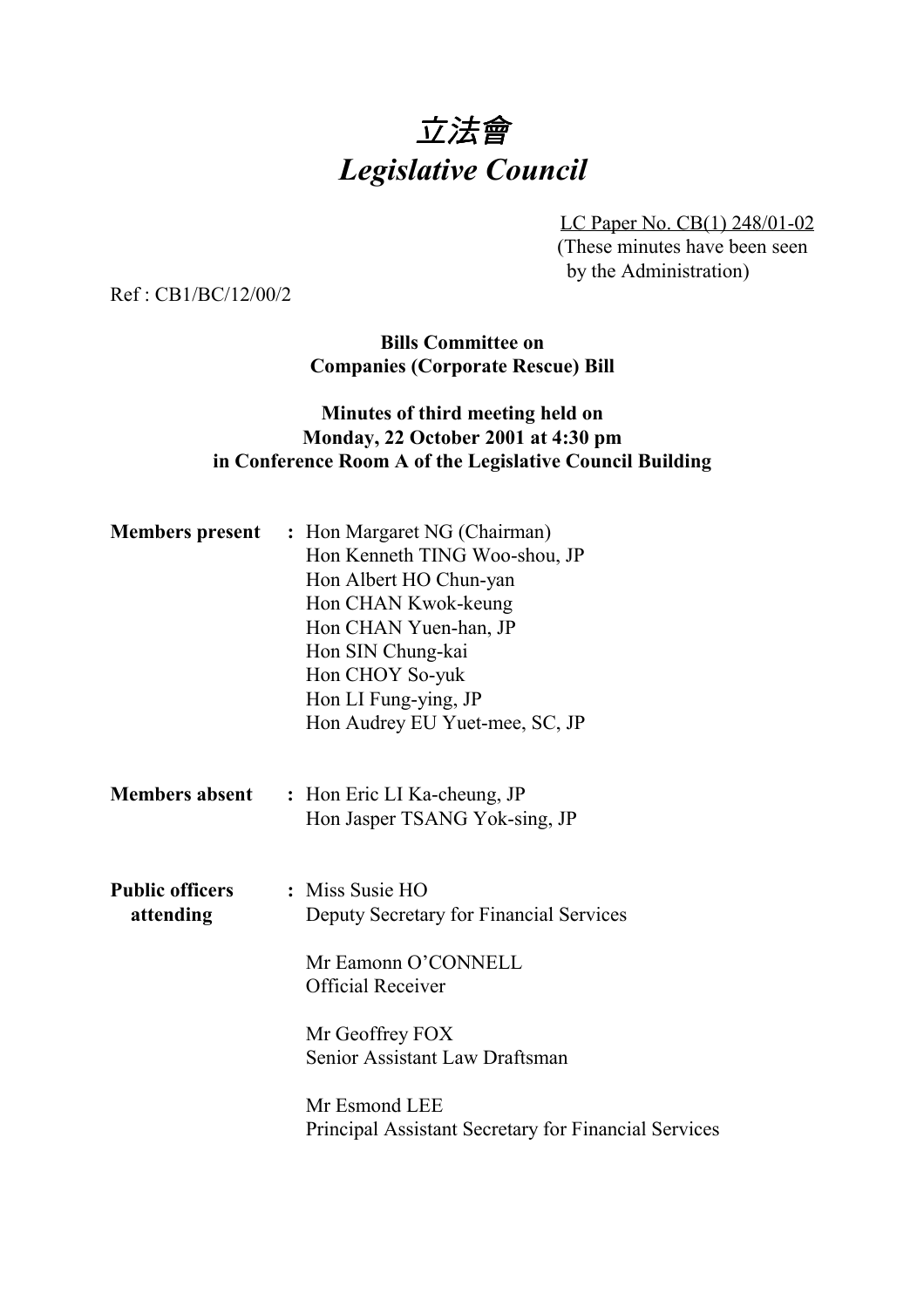|                                    | Mr Edward LAU<br><b>Assistant Official Receiver (Legal Services)</b><br>Mr Jeremy GLEN<br>Assistant Principal Solicitor, Official Receiver's Office<br>Miss Leonora IP<br>Government Counsel |
|------------------------------------|----------------------------------------------------------------------------------------------------------------------------------------------------------------------------------------------|
| <b>Attendance by</b><br>invitation | : Consumer Council<br>Mrs CHAN WONG Shui<br><b>Chief Executive</b>                                                                                                                           |
|                                    | Mr CHAN Wing-kai<br>Head, Complaints and Advice Division                                                                                                                                     |
|                                    | PricewaterhouseCoopers                                                                                                                                                                       |
|                                    | Mr David HAGUE<br>Partner                                                                                                                                                                    |
|                                    | Miss Rebecca HALPIN<br>Senior Manager                                                                                                                                                        |
|                                    | <b>CCIF Corporate Advisory Services Ltd</b>                                                                                                                                                  |
|                                    | Mr Jim WARDELL<br><b>Managing Director</b>                                                                                                                                                   |
|                                    | The Hong Kong Association of Banks                                                                                                                                                           |
|                                    | Mr Peter TS WONG<br>Chairman                                                                                                                                                                 |
|                                    | Mr Jake WILLIAMS<br>Group Head, Group Special Assets Management<br><b>Standard Chartered Bank</b>                                                                                            |
|                                    | Mr Rob MORRIS<br>Senior Manager Credit Risk Management, HSBC                                                                                                                                 |
|                                    | Mr John MARSDEN                                                                                                                                                                              |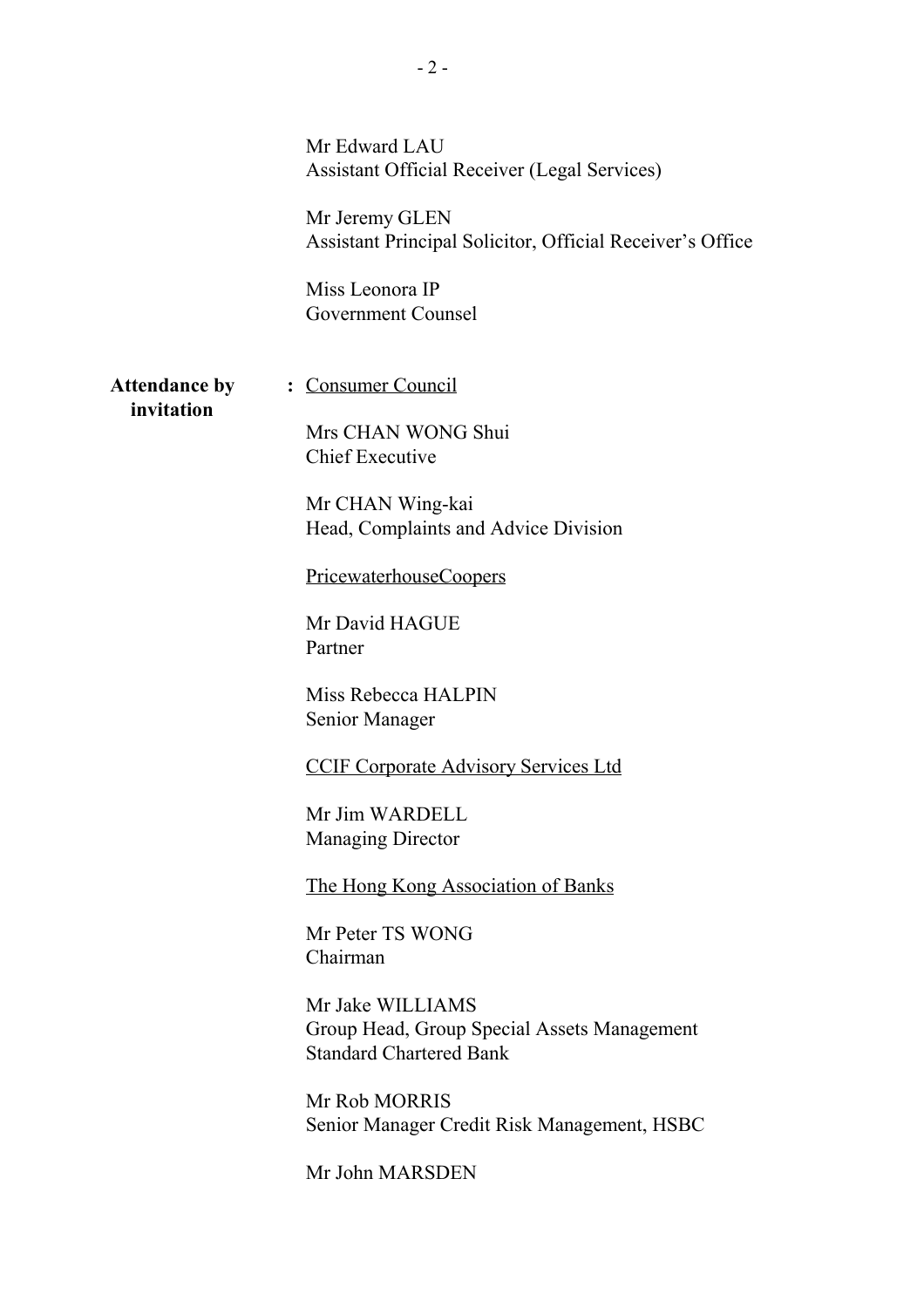|                                              | Legal Adviser                                              |
|----------------------------------------------|------------------------------------------------------------|
|                                              | <b>Hong Kong Society of Accountants</b>                    |
|                                              | Mr Alan C W TANG<br>Member of Expert Panel on Insolvency   |
|                                              | Mr Stephen BRISCOE<br>Member of Expert Panel on Insolvency |
|                                              | Mr Peter TISMAN<br>Deputy Director (Business and Practice) |
| <b>Clerk in attendance: Miss Salumi CHAN</b> | Chief Assistant Secretary (1)5                             |
| <b>Staff in attendance : Mr KAU Kin-wah</b>  | Assistant Legal Adviser 6                                  |
|                                              | Ms Rosalind MA<br>Senior Assistant Secretary (1)3          |
|                                              |                                                            |

## **I. Confirmation of minutes of meeting**

(LC Paper No. CB(1) 72/01-02)

The minutes of the second Bills Committee meeting held on 27 September 2001 were confirmed.

### **II. Meeting with deputations and the Administration** (LC Paper Nos. CB(1)2027/00-01(06), (08), (10), (13) and (15), CB(1)82/01- 02(01) to (04))

2. The Bills Committee deliberated (Index of proceedings attached at **Appendix**).

3. Referring to the information paper entitled "*Corporate Rescue - Comparison with other jurisdictions*" (LC Paper No. CB(1)82/01-02(02)) provided by the Administration, it appeared to the Bills Committee that the proposed corporate rescue procedure in Hong Kong offered the best protection to employees as it required full provision for all employees' entitlements. To facilitate the Bills Committee's consideration, the Administration was requested to provide a comprehensive analysis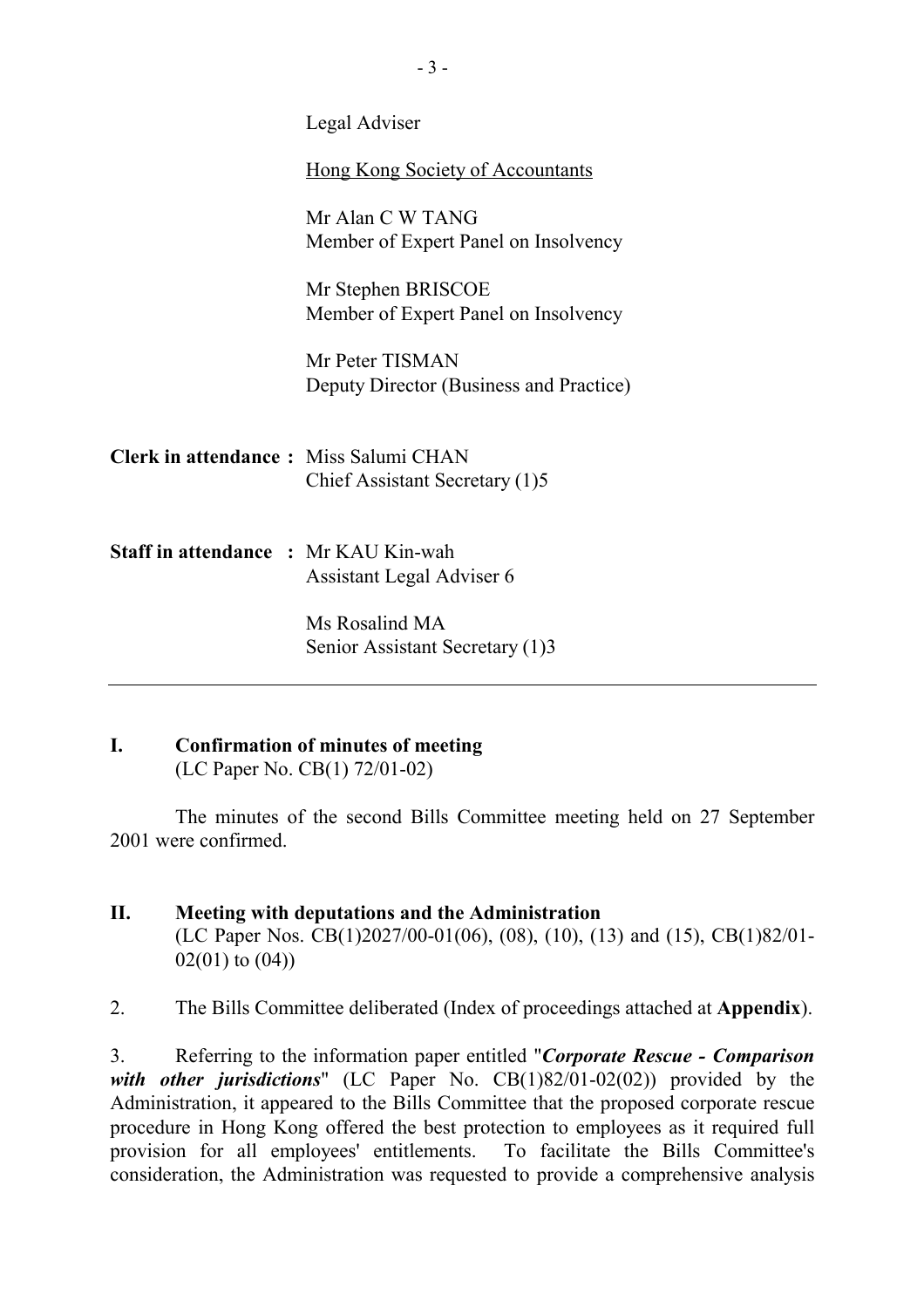of the provisions and schemes for employees protection, as well as the taxation systems, in Hong Kong and other jurisdictions. The five deputations attending the meeting were requested to provide written submissions regarding the trust account arrangement for payment of outstanding arrears in wages and other statutory entitlements owed by a company to its employees.

(*Post-meeting note:* Letters were sent to the five deputations on 23 October 2001.)

4. The Bills Committee agreed that the next meeting be held on Wednesday, 14 November 2001 at 8:30 am.

5. There being no other business, the meeting ended at 6:30 pm.

Legislative Council Secretariat 1 November 2001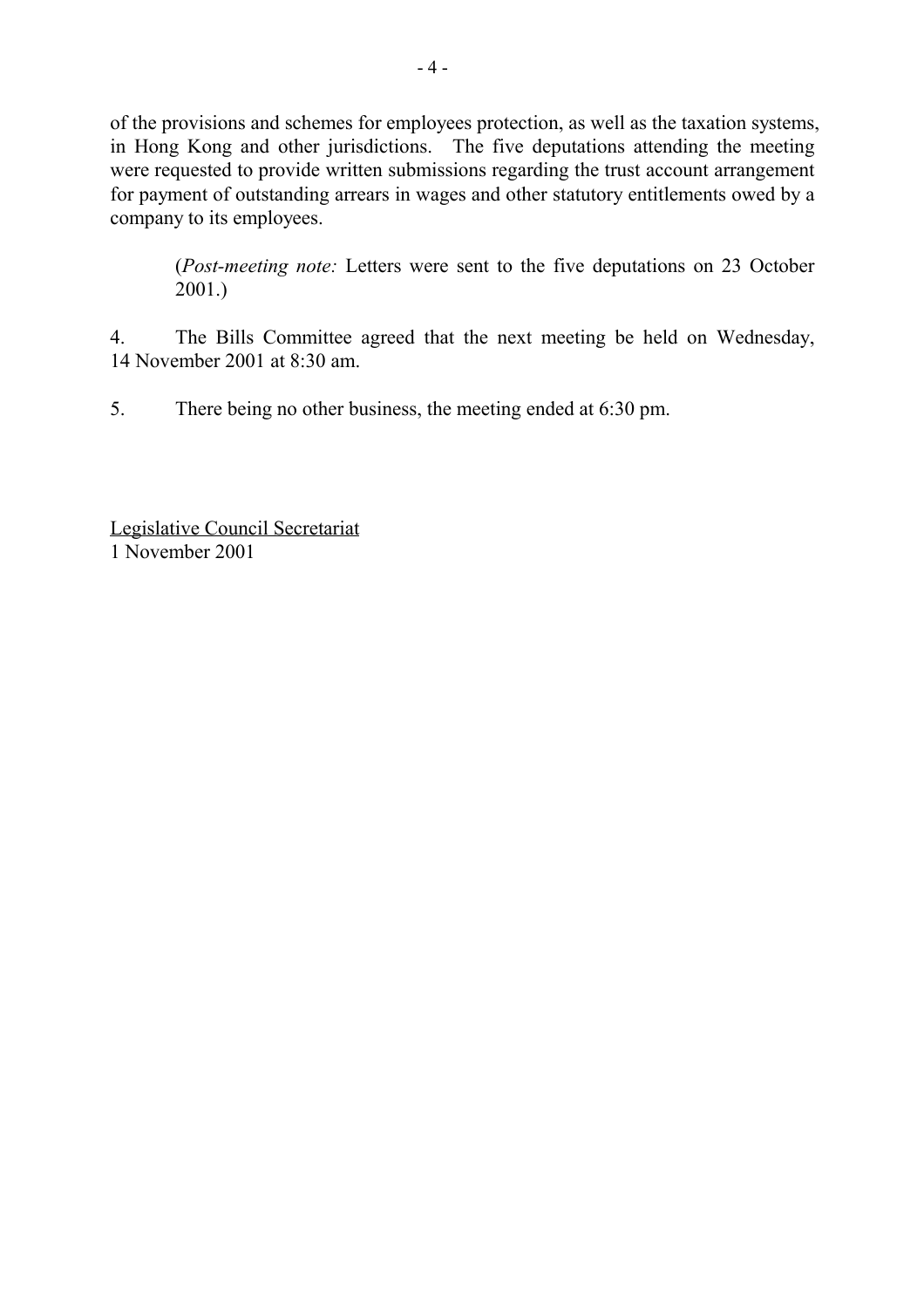### **Proceedings of the Third meeting of the Bills Committee on Companies (Corporate Rescue) Bill on Monday, 22 October 2001 at 4:30 pm in Conference Room A of the Legislative Council Building**

| <b>Time</b>          | <b>Speaker</b>                                       | Subject(s)                                                          | <b>Action</b> |  |
|----------------------|------------------------------------------------------|---------------------------------------------------------------------|---------------|--|
|                      |                                                      |                                                                     | required      |  |
|                      |                                                      |                                                                     |               |  |
|                      | Agenda Item $I$ — Confirmation of minutes of meeting |                                                                     |               |  |
| 00001-00512 Chairman |                                                      | Confirmation of minutes of meeting                                  |               |  |
|                      |                                                      | held on 27 September 2001 and                                       |               |  |
|                      |                                                      | opening remarks                                                     |               |  |
|                      |                                                      | $A$ genda Item II — Meeting with deputations and the Administration |               |  |
|                      |                                                      | 00513-00650 Consumer Council (CC) Presentation by Mrs CHAN WONG     |               |  |
|                      |                                                      | Shui                                                                |               |  |
|                      | (PWC)                                                | 00651-01356 PricewaterhouseCoopers Presentation by Mr David HAGUE   |               |  |
| 01357-01953 CCIF     |                                                      | Corporate Presentation by Mr Jim WARDELL                            |               |  |
|                      | Advisory Services Ltd                                |                                                                     |               |  |
|                      | (CCIF)                                               |                                                                     |               |  |
| 01954-02820 The      |                                                      | Hong Kong Presentation by Mr Peter WONG                             |               |  |
|                      | Association of Banks                                 |                                                                     |               |  |
|                      | (HKAB)                                               |                                                                     |               |  |
|                      |                                                      | 02821-03755 Hong Kong Society of Presentation by Mr Alan TANG and   |               |  |
|                      | <b>Accountants (HKSA)</b>                            | Mr Stephen BRISCOE                                                  |               |  |
| 03756-03820 Chairman |                                                      | Inviting administration to<br>give                                  |               |  |
|                      |                                                      | response to deputations                                             |               |  |
|                      | 03821-04945 Administration                           | Administration's response<br>to                                     |               |  |
|                      |                                                      | deputations                                                         |               |  |
|                      | $04946 - 05103$ Administration                       | -ditto-                                                             |               |  |
| 05104-05123 Chairman |                                                      | Inviting members'<br>views<br>and                                   |               |  |
|                      |                                                      | questions                                                           |               |  |
|                      | $ 05124-05135 $ Ms Audrey EU                         | Arrangements for payment<br>of                                      |               |  |
|                      |                                                      | outstanding arrears in wages and                                    |               |  |
|                      |                                                      | other statutory entitlements owed by                                |               |  |
|                      |                                                      | a company to its employees                                          |               |  |
| 05136-05141 Chairman |                                                      | -ditto-                                                             |               |  |
| 05142-05327 HKSA     |                                                      | -ditto-                                                             |               |  |
| 05328-05423 CCIF     |                                                      | -ditto-                                                             |               |  |
| 05424-05623 HKSA     |                                                      | -ditto-                                                             |               |  |
| 05624-05633 CCIF     |                                                      | -ditto-                                                             |               |  |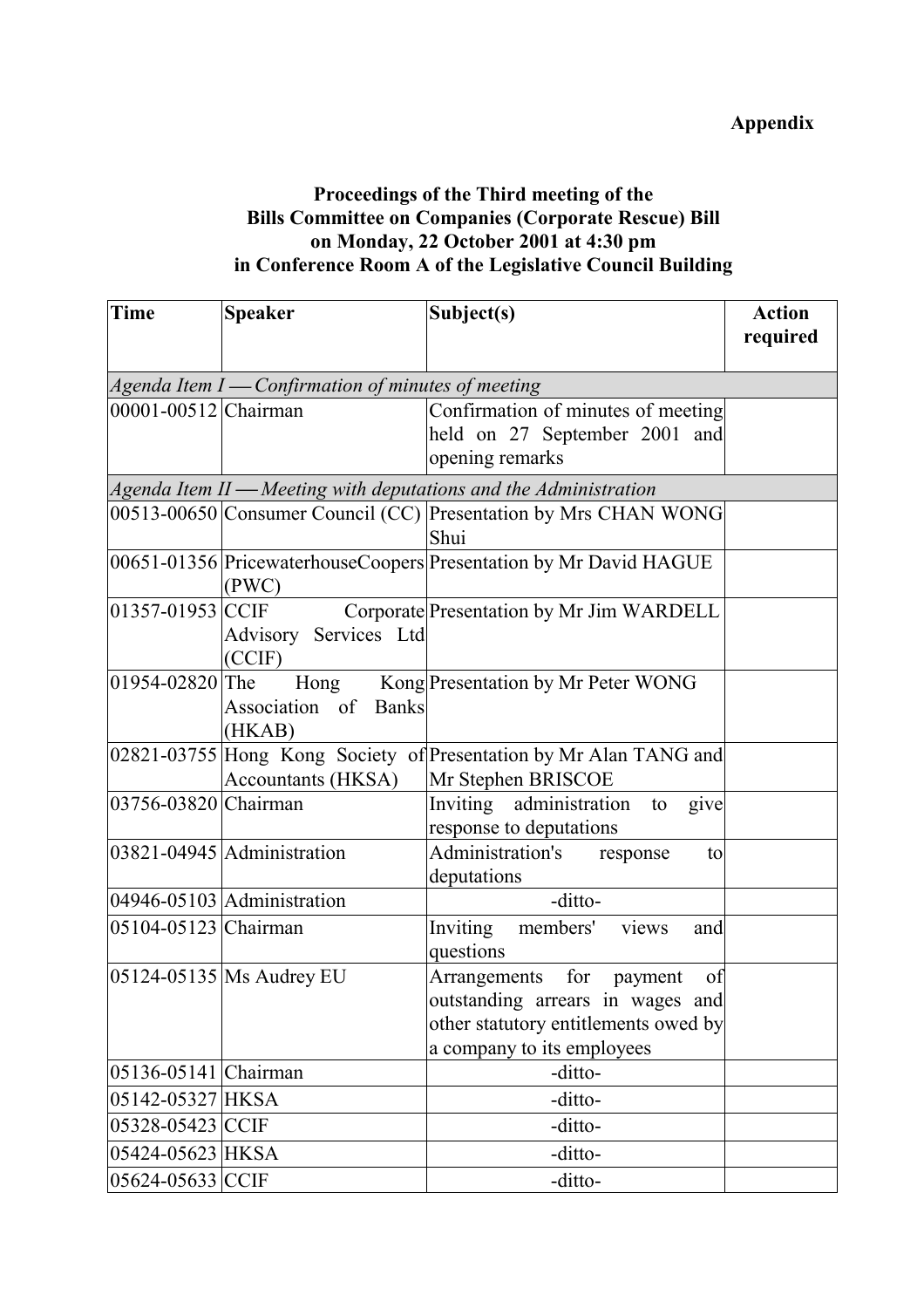| Time                 | <b>Speaker</b>                                                       | Subject(s)                                                               | <b>Action</b><br>required |
|----------------------|----------------------------------------------------------------------|--------------------------------------------------------------------------|---------------------------|
|                      | 05634-05744 Ms Audrey EU                                             | -ditto-                                                                  |                           |
| 05745-10032 Chairman |                                                                      | -ditto-                                                                  |                           |
| 10033-10150 HKAB     |                                                                      | -ditto-                                                                  |                           |
| 10151-10324 Chairman |                                                                      | -ditto-                                                                  |                           |
| 10325-10425 CCIF     |                                                                      | -ditto-                                                                  |                           |
|                      |                                                                      |                                                                          |                           |
| 10426-10440 Chairman |                                                                      | -ditto-                                                                  |                           |
|                      | 10441-10632 Administration                                           | -ditto-                                                                  |                           |
| 10633-10647 Chairman |                                                                      | -ditto-                                                                  |                           |
|                      | 10648-10858 Mr Albert HO                                             | Balancing the interests and rights of                                    |                           |
|                      |                                                                      | creditors,<br>shareholders<br>and                                        |                           |
|                      |                                                                      | employees<br>in corporate<br>rescue                                      |                           |
|                      |                                                                      | procedures                                                               |                           |
| 10859-10955 HKAB     |                                                                      | -ditto-                                                                  |                           |
|                      | 11010-11030 Mr Albert HO                                             | -ditto-                                                                  |                           |
| 11031-11136 HKAB     |                                                                      | -ditto-                                                                  |                           |
| 11137-11230 CCIF     |                                                                      | -ditto-                                                                  |                           |
| 11231-11304 PWC      |                                                                      | -ditto-                                                                  |                           |
| 11305-11322 Chairman |                                                                      | -ditto-                                                                  |                           |
| 11323-11419 HKSA     |                                                                      | -ditto-                                                                  |                           |
| 11420-11433 Chairman |                                                                      | for<br>Arrangements<br>of<br>payment<br>outstanding arrears in wages and |                           |
|                      |                                                                      | other statutory entitlements owed by                                     |                           |
|                      |                                                                      | a company to its employees                                               |                           |
|                      | $11434 - 11450$ Administration                                       | -ditto-                                                                  |                           |
| 11451-11454 Chairman |                                                                      | -ditto-                                                                  |                           |
|                      | 11455-11506 Mr Albert HO                                             | -ditto-                                                                  |                           |
|                      |                                                                      |                                                                          |                           |
| 11507-11610 Chairman |                                                                      | -ditto-                                                                  |                           |
|                      | $11611 - 11628$ Miss CHAN Yuen-han<br>$11629 - 11702$ Administration | -ditto-                                                                  |                           |
|                      |                                                                      | -ditto-                                                                  |                           |
|                      | $11703 - 11741$ Administration                                       | -ditto-                                                                  |                           |
|                      | $11742 - 11812$ Miss CHAN Yuen-han                                   | -ditto-                                                                  |                           |
| 11813-11835 Chairman |                                                                      | -ditto-                                                                  |                           |
|                      | 11836-12128 Administration                                           | -ditto-                                                                  |                           |
| 12129-12140 Chairman |                                                                      | -ditto-                                                                  |                           |
|                      | 12141-12227 Administration                                           | -ditto-                                                                  |                           |
|                      | 12228-12243 Miss CHAN Yuen-han                                       | -ditto-                                                                  |                           |
|                      | 12244-12247 Administration                                           | -ditto-                                                                  |                           |
|                      | 12248-12420 Miss CHAN Yuen-han                                       | -ditto-                                                                  |                           |
| 12421-12517 CCIF     |                                                                      | -ditto-                                                                  |                           |
| 12518-12643 HKSA     |                                                                      | -ditto-                                                                  |                           |
| 12644-12658 Chairman |                                                                      | -ditto-                                                                  |                           |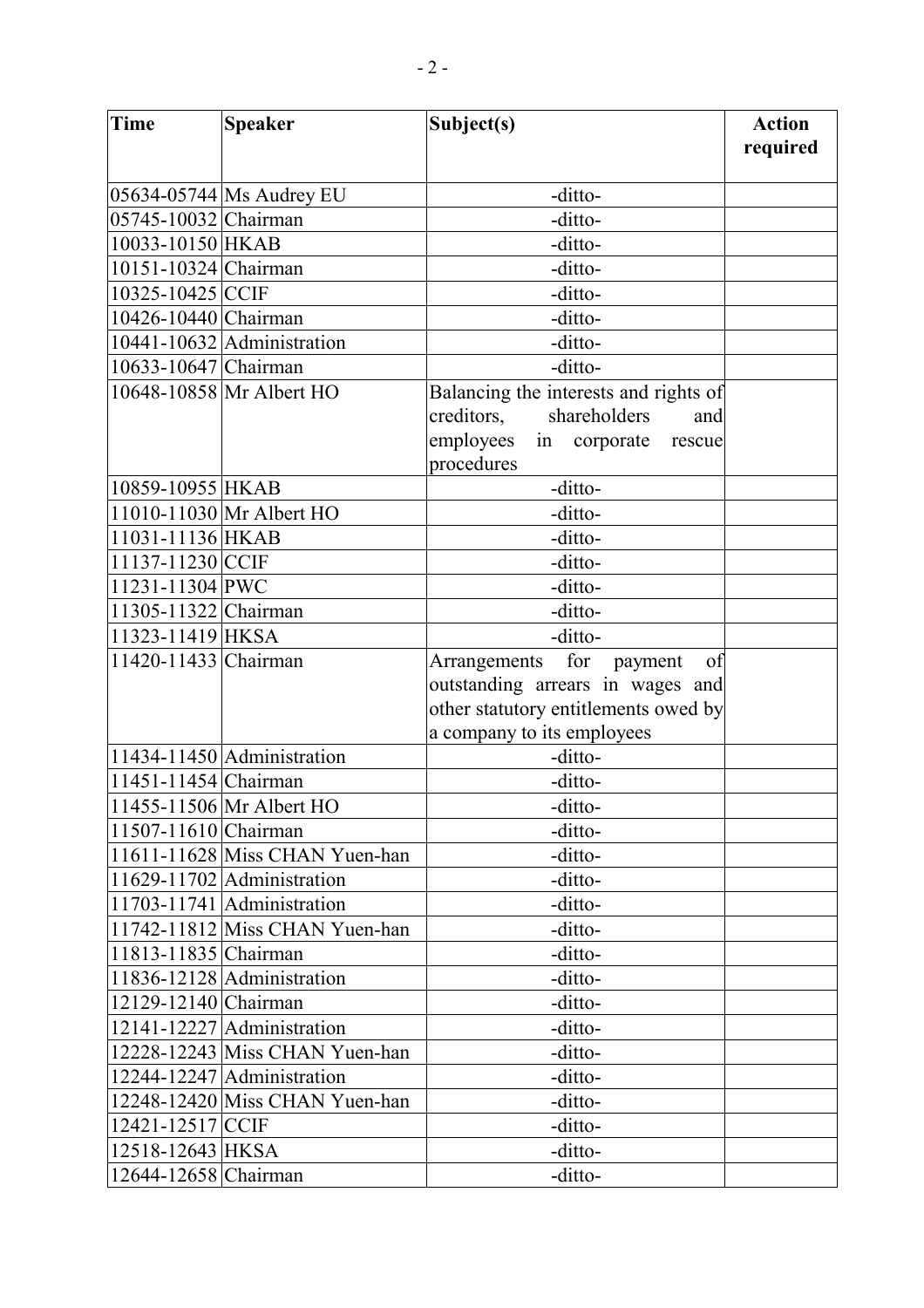| <b>Time</b>          | <b>Speaker</b>                     | Subject(s)                            | <b>Action</b><br>required |
|----------------------|------------------------------------|---------------------------------------|---------------------------|
|                      |                                    |                                       |                           |
|                      | 12659-12956 Miss CHAN Yuen-han     | -ditto-                               |                           |
| 12957-13010 Chairman |                                    | -ditto-                               |                           |
|                      | 13011-13450   Ms LI Fung-ying      | -ditto-                               |                           |
| 13451-13619 Chairman |                                    | Practicability of the<br>proposed     |                           |
|                      |                                    | corporate rescue procedures           |                           |
|                      | $13620 - 13624$ Administration     | -ditto-                               |                           |
| 13625-13745 HKAB     |                                    | -ditto-                               |                           |
| 13746-13812 Chairman |                                    | -ditto-                               |                           |
| 13813-13832 HKAB     |                                    | -ditto-                               |                           |
| 13833-13900 Chairman |                                    | -ditto-                               |                           |
| 13901-14005 CCIF     |                                    | -ditto-                               |                           |
| 14006-14034 PWC      |                                    | -ditto-                               |                           |
|                      | 14035-14104 $\vert$ Administration | -ditto-                               |                           |
|                      | 14105-14218 Mr Albert HO           | Balancing the interests and rights of |                           |
|                      |                                    | creditors,<br>shareholders<br>and     |                           |
|                      |                                    | employees<br>in corporate<br>rescue   |                           |
|                      |                                    | procedures                            |                           |
| 14219-14424 Chairman |                                    | -ditto-                               |                           |
|                      | 14425-14307 Administration         | -ditto-                               |                           |
| 14308-14421 HKAB     |                                    | -ditto-                               |                           |
|                      | 14422-14448 Mr Albert HO           | -ditto-                               |                           |
| 14449-14501 CCIF     |                                    | -ditto-                               |                           |
| 14502-14533 Chairman |                                    | -ditto-                               |                           |
| 14534-14609 PWC      |                                    | -ditto-                               |                           |
|                      | 14610-14630 Administration         | -ditto-                               |                           |
|                      | 14631-14715 Ms Audrey EU           | Comparison of arrangements for        |                           |
|                      |                                    | payment of employees' entitlements    |                           |
|                      |                                    | with other jurisdictions              |                           |
|                      | $14716 - 14759$ Administration     | -ditto-                               |                           |
|                      | 14800-14910 Ms Audrey EU           | -ditto-                               |                           |
|                      | 14911-14918 Administration         | -ditto-                               |                           |
| 14919-14950 HKAB     |                                    | -ditto-                               |                           |
|                      | 14951-15002 Administration         | -ditto-                               | Admin                     |
| 15003-15321 Chairman |                                    | for<br>Arrangements<br>of<br>payment  |                           |
|                      |                                    | outstanding arrears in wages and      |                           |
|                      |                                    | other statutory entitlements owed by  |                           |
|                      |                                    | a company to its employees            |                           |
|                      | 15322-15409 Ms Audrey EU           | Proposals on insolvent trading and    |                           |
|                      |                                    | responsible person                    |                           |
| 15410-15654 CCIF     |                                    | -ditto-                               |                           |
|                      | 15655-15718   Ms Audrey EU         | -ditto-                               |                           |